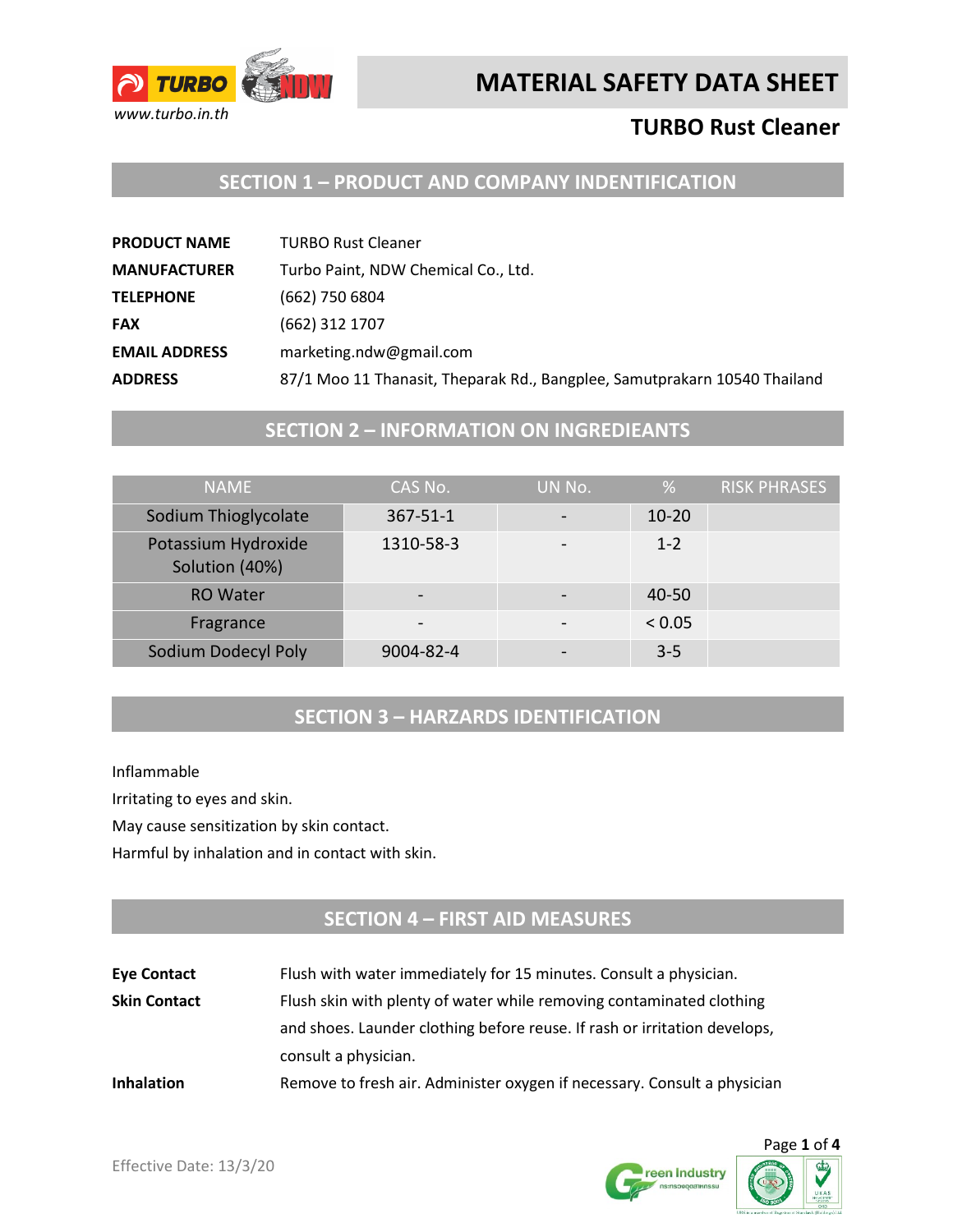

# **MATERIAL SAFETY DATA SHEET**

# **TURBO Rust Cleaner**

if symptoms persist or exposure was severe.

**Ingestion** If swallowed do not induce vomiting. Seek immediate medical attention.

#### **SECTION 5 – FIRE AND EXPLOSION HAZARD DATA**

**Extinguishing Media** Recommended: alcohol resistant foam, CO2, powders, water spray. **Recommendations** Fire will produce dense black smoke. Exposure to decomposition products may cause a health hazard. Appropriate breathing apparatus may be required. Cool closed containers exposed to fire with water. Do not release runoff from fire to sewers or waterways.

#### **SECTION 6 – ACCIDENTAL RELEASE MEASURES**

**Personal Precautions** Exclude sources of ignition and ventilate the area. Avoid breathing vapor or mist. Refer to protective measures listed in sections 7 and 8. **Spill** Contain and collect spillage with non-combustible absorbent materials, e.g. sand, earth, vermiculite, diatomaceous earth and place in container for disposal according to local regulations (see section 13). Do not allow to enter drains or watercourses. Clean preferably with a detergent; avoid use of solvents. If the product contaminates lakes, rivers or sewage, inform appropriate authorities in accordance with local regulations.

#### **SECTION 7 – HANDLING AND STORAGE**

**Handling** Do not get in eyes, on skin, or on clothing. Keep container tightly closed when not in use. Wear personal protection equipment. Do not breathe vapors. Wash thoroughly after handling. If pouring or transferring materials, ground all containers and tools. Do not weld, heat, cut or drill on full or empty containers. Avoid breathing vapors or spray mist. **Storage** Keep away from heat, sparks, open flames and oxidizing agents. Keep containers closed. Store in a cool, dry place with adequate ventilation.

# **SECTION 8 – EXPOSURE CONTROLS / PERSONAL PROTECTION**



reen Industry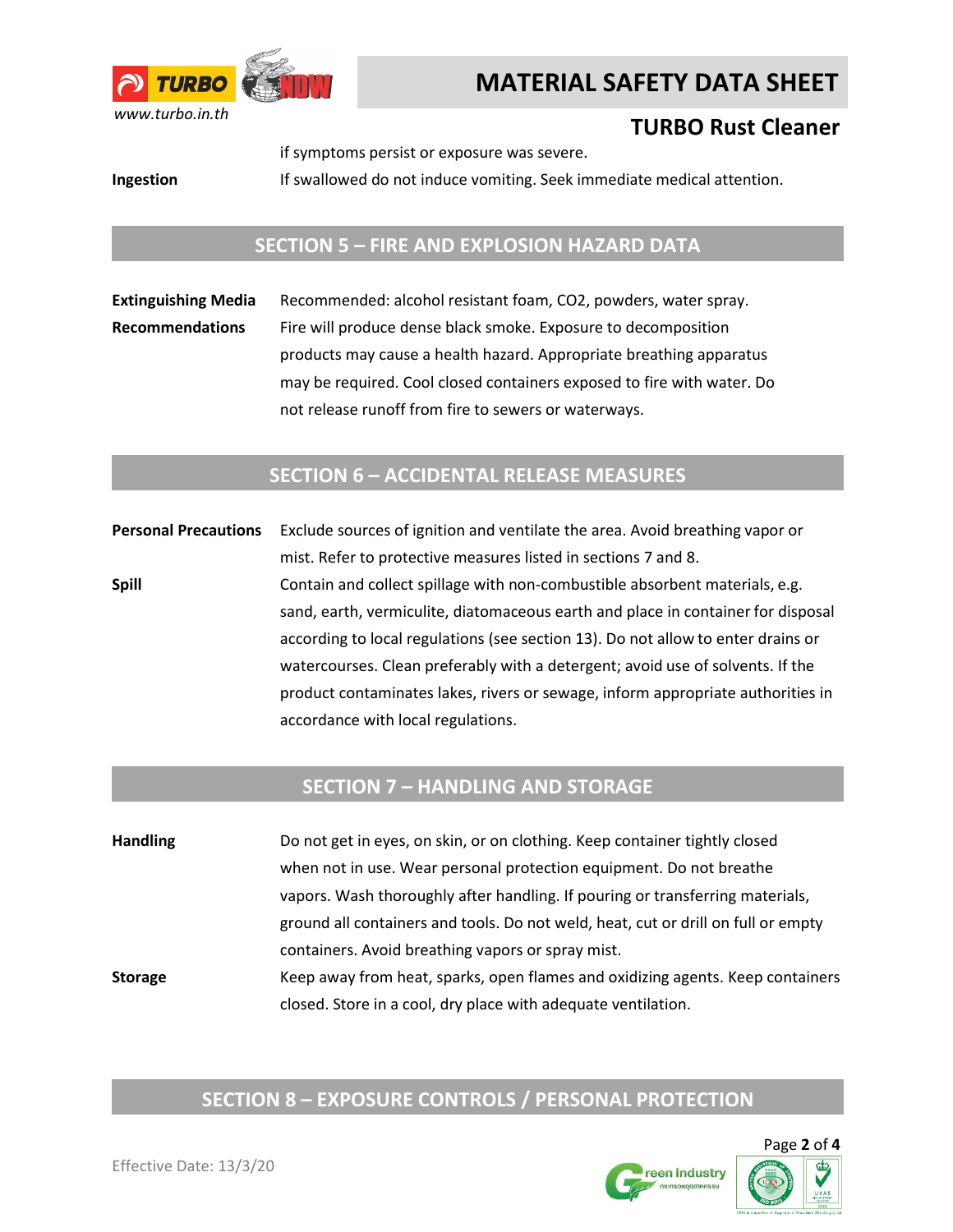# **MATERIAL SAFETY DATA SHEET**



# **TURBO Rust Cleaner**

|             | Engineering Measures Provide forced air ventilation when applying in confined spaces.     |  |
|-------------|-------------------------------------------------------------------------------------------|--|
|             | Respiratory Protection Unlikely to be necessary. Use approved chemical filter respirator. |  |
| Eyes        | Safety glasses or chemical eye goggles are suggested.                                     |  |
| Hands       | Non-natural, non-butyl rubber gloves are recommended.                                     |  |
| <b>Skin</b> | Use protective clothing. Remove contaminated clothing and wash the affected               |  |
|             | with soap and water.                                                                      |  |

### **SECTION 9 – PHYSICAL AND CHEMICAL PROPERTIES**

| <b>Physical State</b>      | Liquid        |
|----------------------------|---------------|
| Color                      | Milky White   |
| Odor                       | Low Odor      |
| <b>Specific Gravity</b>    | $1.00 + -0.3$ |
| <b>Viscosity</b>           |               |
| <b>Solubility in Water</b> | Soluble       |
|                            |               |

# **SECTION 10 – STABILITY AND REACTIVITY**

**Stability** Stable under recommended storage and handling conditions (see section 7). Hazardous Decomposition Products carbon monoxide, carbon dioxide, smoke, oxides of nitrogen. **Strong exothermic reactions** oxidizing agents, strong alkalis, strong acids.

# **SECTION 11 – TOXICOLOGICAL INFORMATION**

Not Available

**SECTION 12 – ECOLOGICAL INFORMATION**

Prolonged or repeated contact may cause chronic dermatitis. Appreciable evaporation to air is expected in the environment.

# **SECTION 13 – DISPOSAL CONSIDERATIONS**